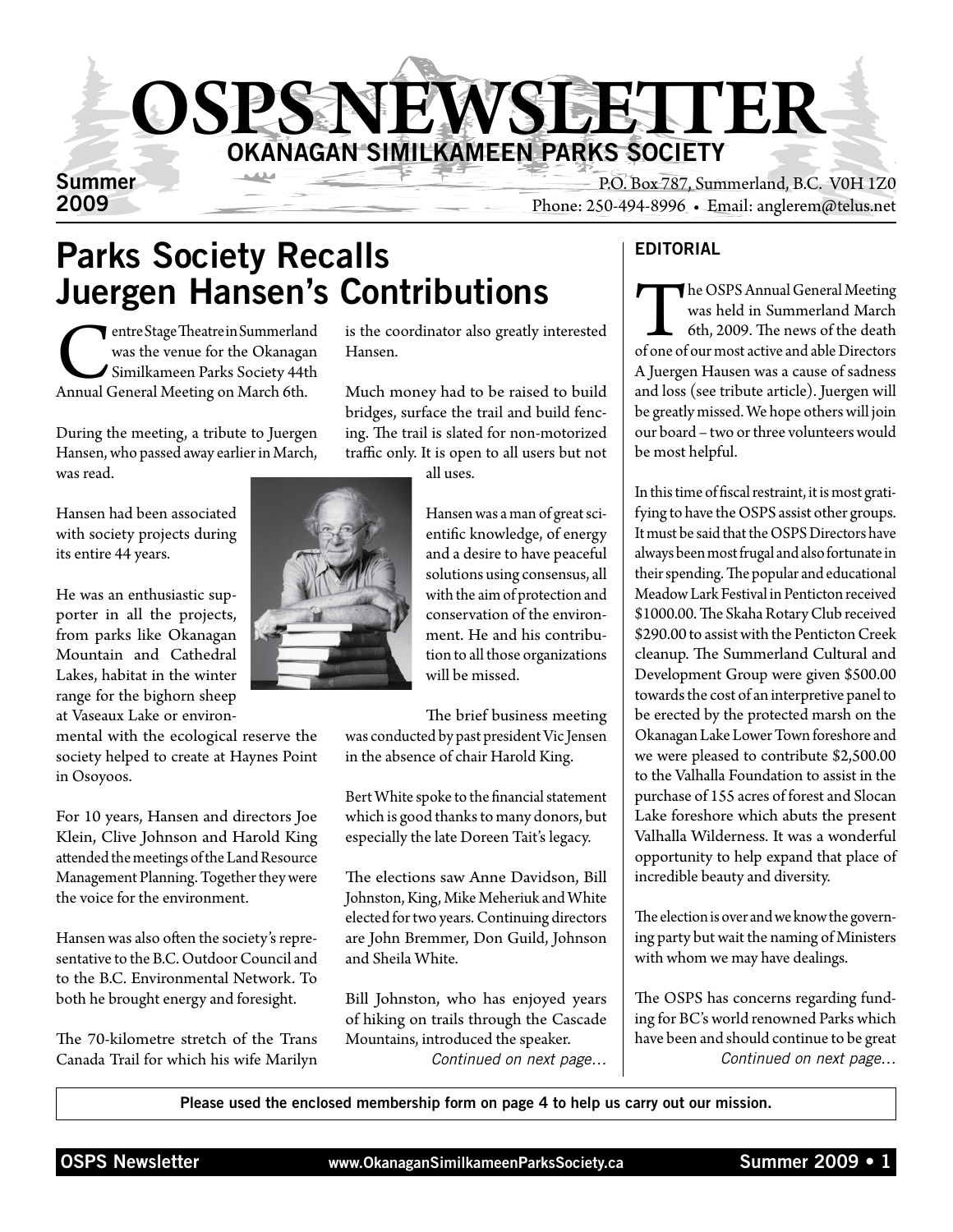#### Juergen Hansen Remembered

*…continued from front page.*

Kelly Cook of Princeton gave a delightful presentation as she narrated the history of the historic trails and her work in restoration of two trails out of Tulameen.

She has called them "treasures of the Tulameen and has become well versed in the story of their construction for trade and the people who used them.

Some of the descendants live in the Princeton area and their stories and pictures were mingled with those of the trails and the array of summer wild flowers.

The pictures, all taken by co-worker Sharon Anderson, also showed the festivities on July 26 when the official opening was held.

The crowd was joined by 60 back country horse riders who had taken several days in their ride from Fort Langley at add an authentic touch to the colourful ceremonies.

Sue MacGregor, herself related to Cascade pioneer family, the Allisons, thanked the speaker for her presentation which was appreciated by everyone.

#### EDITORIAL *…continued from front page.*

tourist attractions. Layoffs – this spring as well – have had a devastating effect on the number of experienced and qualified Park Rangers. Funding has also been cut considerably (see articles).

The OSPS which itself was responsible for several parks in the South Okanagan Similkameen area is understandably alarmed that the Park lands here and throughout BC will not be properly cared for. The BC Park system is of such varied climate and terrain that it encompasses many important and unique biotic conditions. We must guard and respect these beautiful and unique areas.

The "Sharing of Trails" is a must topic. The OSPS favors multiple use of some trails, but others to be open for all users but not all uses. This means non-motorized traffic on trails meant for hiking and perhaps cycling. This is a much discussed concept. The OSPS also continues to support the need for licencing and insurance for all ATV users. They do use some roads they do use publicly funded trails and they do need to be able to be recognized.

Water is a major topic for many reasons. We know it is essential to all life, but do we really appreciate the care that must be taken regarding not only its use but also its source. Whether from mountain snow or underground aquifers the extraction, distribution, and use and disposal of this resource are all-important. Two reports expand on this topic.

Power is another much discussed subject, whether solar, wind, fossil fuel or hydro (or hummer!) power is required for many reasons. Presently run-of-rail (ROR) is being touted as clean, green and good. This depends, we feel, on the location, size, scope and need, which conditions vary greatly. Serious concerns are raised regarding the export of electrical ROR powered as NAFTA must be considered – as it lays down inflexible rules which could have a far reaching effect on IC people. (see articles on this) Due diligence is called for.

We hope this newsletter is found to be both interesting and pertinent. Whatever else, care of all natural lands must be kept as of prime importance. Economies will have their booms and beats, but the land must not be held hostage to those events.

Please renew your membership now – we need you!

#### Change Hidden in Budget

by Sheila White *Penticton Western News – March 27, 2009*

funny thing happened on the way<br>to the federal budget. Included in<br>tis many pages is a little but impor-<br>tant piece of non-budgetary legislation to the federal budget. Included in Lits many pages is a little but importhat proposed changes to the navigable Waters Protections Act. Sneaky, eh?

The proposed changes to the Act would be good for business on navigable waterways, eg. run of river power plants as it lessens the need for environmental assessment and depends on the sole discretion of the minister.

Budget Bill C10 has passed third reading in the House of Commons and is now being considered by a Senate committee before going to the full senate.

This is not good news for hundreds of thousands of people who have had historic rights to use navigable waterways. Now might it be good for the health of the river inhabitants as environmental safeguards are lowered.

What can be done? Write or email the Senate committee and entire Senate. Write or email your local MP with your own concerns. Ask that the NWPA be extracted from the budget and be considered on its own, as would be proper. Ask that environmental assessment be adequate and that public involvement be assured.

It could be truly deceitful if the NWPA changes were shoveled through in this treacherous manner disguised in a government depending on the passing of the budget, but being a non-budget hidden item.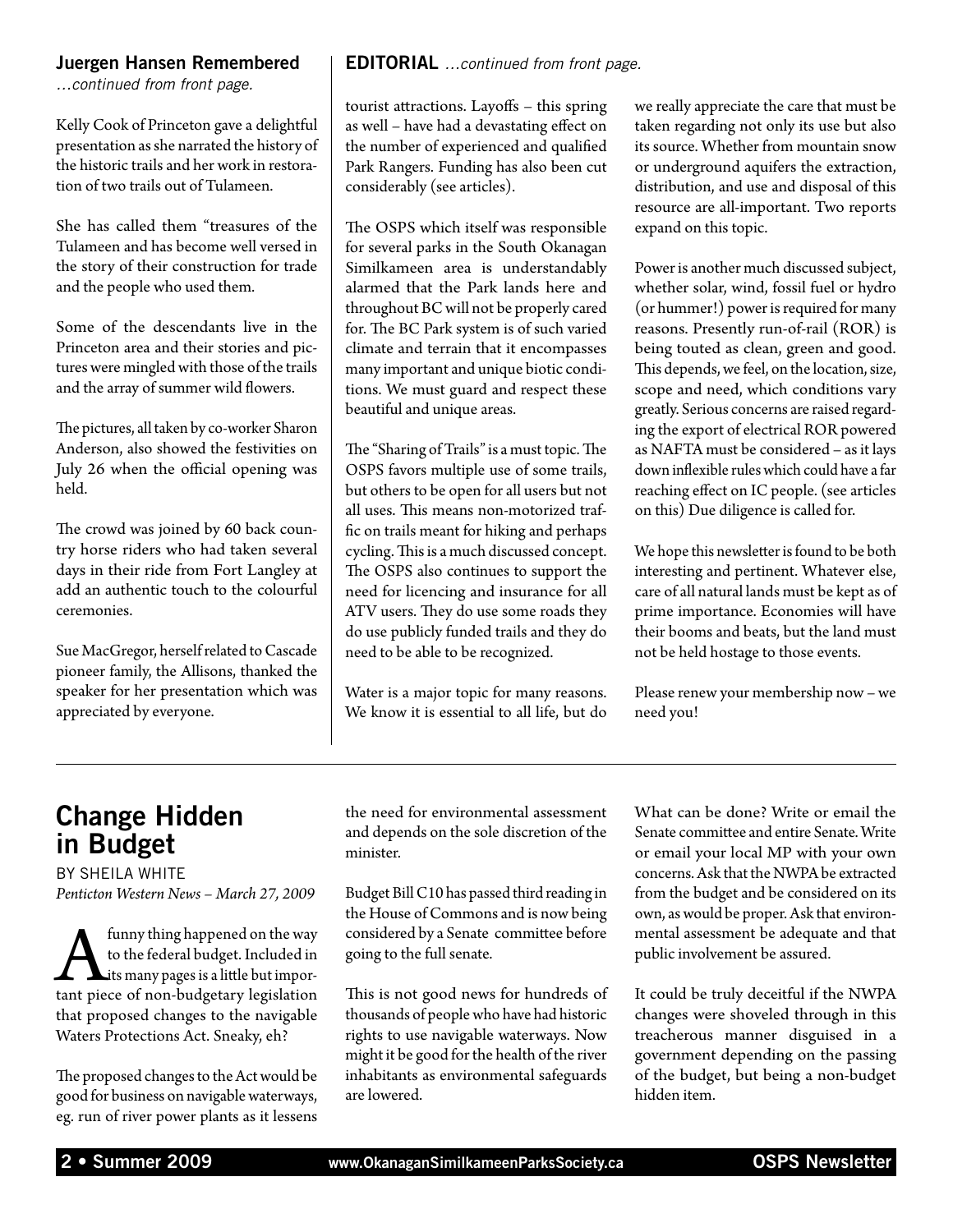## Run-of-the-River Hydro and IPPs Facts and Implications

**Run-of-the-River Hydro proj-**<br>ects (RoRs) produce renewable<br>energy, but when emissions dur-<br>ing construction and in the manufacture ects (RoRs) produce renewable energy, but when emissions during construction and in the manufacture of equipment, and the environmental and resource impacts are taken into account their overall greenness is reduced, in some cases substantially.

Many of the projects proposed by Independent Power Producers' (IPP's) would produce much of their energy from snow and glacier melt in the summer months. This does not fit well with BC's power needs, which are greatest in winter. The RoR generation would fit better with the demand pattern of Southwest US States. Nevertheless, there are a few, mostly small RoR sites on rivers fed by fall and winter rains that could match the province's regional and local demands more closely.

All hydro development has a negative impact on the environment, which to a large extent is unavoidable, and it impacts also public recreation and the tourism and forest industries. At least one of the proposed large RoR projects has the potential to create a storage reservoir by flooding a large, important Conservancy area. This would increase the value of the project many fold and would become irresistible in years to come.

The energy produced by most proposed RoRs would be more expensive than that produced by existing or proposed storagebased projects, as many RoR generating units would be idle or running at part load many months of the year.

The cost of IPP developed projects will be substantially higher than if they were developed by BC Hydro because; as a Crown corporation BC Hydro can borrow the massive funds required at significantly lower interests rates, and

IPPs must add higher contingency allowances to their project cost determinations, this because their chances of being selected in BC Hydro's call for energy proposals are relatively low and they cannot afford to undertake as thorough site investigations as BC Hydro would in their rigorous selection process for the next site to be developed.



Considering that the logical market for the high cost, mostly summer season RoR energy is in the Southwest US states, where the energy rates are already high, and that environmental costs of developing this power would be borne mostly by BC rather than by the US states and could still be considered quite green in their perspective, it is understandable that IPP proponents consider the RoR opportunity to be worth exploiting. That more than 600 potential sites have been staked by IPP hopefuls is proof of this.

In drawing conclusions it is appropriate to consider the economic benefits, the environmental costs and the economic cost to BC consumers of exploiting the export potential of IPP produced energy. The environmental costs can be measured in terms of rivers, fish, wildlife, and biodiversity destroyed or damaged. They would be cumulative and they would be large.

Economic benefits from developing RoR sites for export would be derived through increased employment and could be fairly significant. These would be realized mostly during the construction labour from other

areas. Some development profits and revenues may be reinvested in the province.

The economic cost would be long lasting and far reaching. As IPPs expand the consolidation of firms would be inevitable and as their contribution to BC's energy supply becomes more and more essential their bargaining power would rise. The consolidated IPPs will be aware that there is a more profitable market in the US and could use their power to extract from BC Hydro rates approaching those available in the US and\or the opportunity to sell directly to US utilities. With the increasing addition of high cost IPP and RoR energy and the gradual integration of BC and US markets the rise in our rates to the much higher US levels would become inevitable.

Whether the result described above would be considered good or bad depends on whether you believe BC's electric energy resources should be developed in the interest of BC consumers or you believe that it is best to let the market decide who the beneficiaries should be.

Ray Pillman, P.Eng (Ret) *email raypillman@telus.net*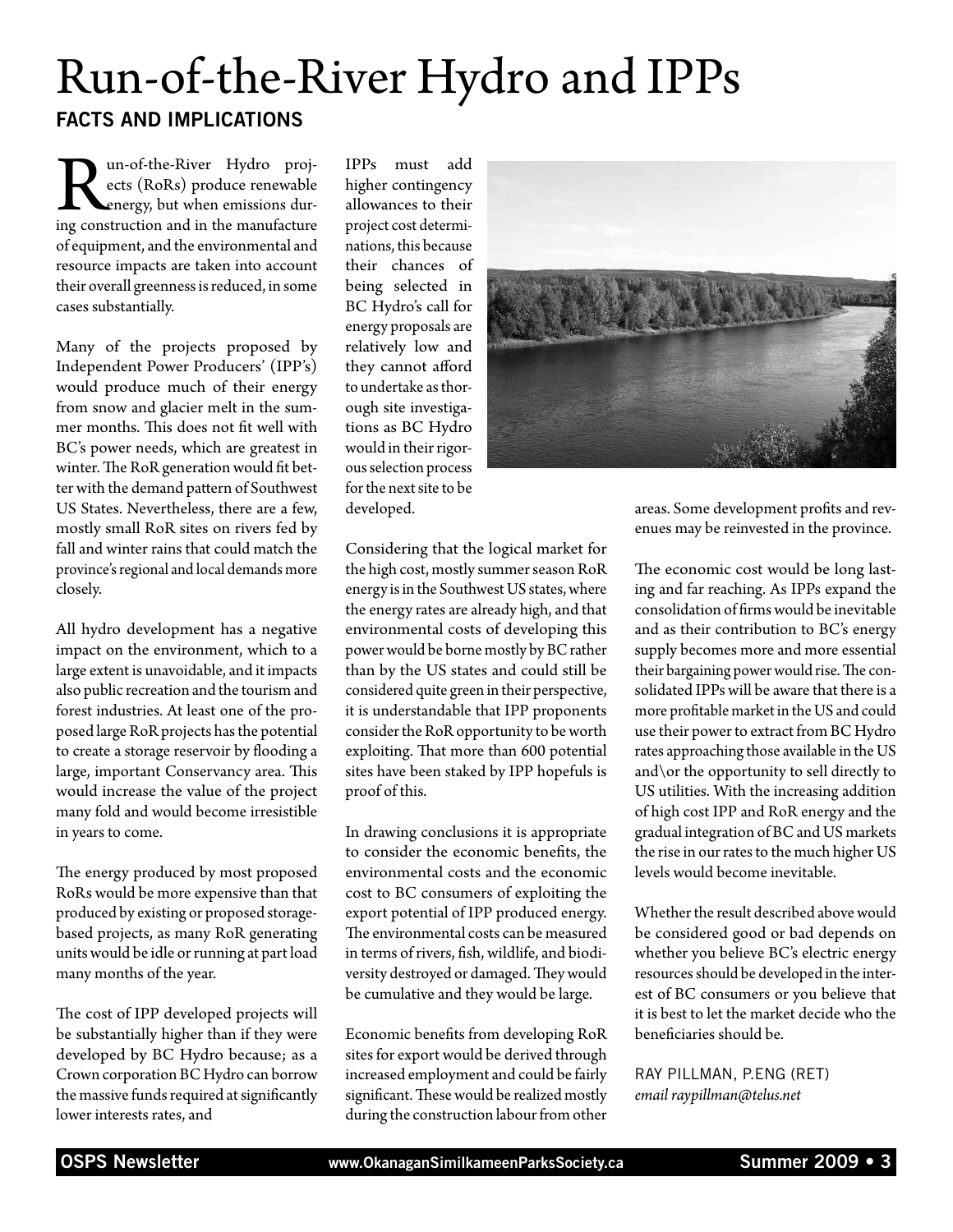#### **MEMBERSHIP FORM Okanagan Similkameen Parks Society • Box 787, Summerland, B.C. V0H 1Z0**

|                         |                                                                                                                       | Phone: _________________________                                                                           |
|-------------------------|-----------------------------------------------------------------------------------------------------------------------|------------------------------------------------------------------------------------------------------------|
|                         |                                                                                                                       |                                                                                                            |
| Email:                  | <u> 1980 - Johann Barn, mars and de British and de British and de British and de British and de British and de Br</u> |                                                                                                            |
|                         | Individual (\$10.00) _______________ Family (\$15) __________                                                         | Organization (\$20)                                                                                        |
|                         | $\frac{3\cdot 1}{2\cdot 1}$ - - - - - - - - - - -                                                                     | Donation: ___________________(Income Tax Deductible) $\Box$ I wish to receive the OSPS newsletter by email |
| $RC$ D <sub>2rlzc</sub> |                                                                                                                       | wide "Parks Legacy" survey) and there now who are hired on for four month contracts                        |

## BC Parks Funding History

C Parks funding / annual operating<br>budget is a bit more complicated<br>since the Front country contract-<br>ing-out five years ago, whereby the funds budget is a bit more complicated since the Front country contracting-out five years ago, whereby the funds that used to pay Rangers now go to pay the companies like [Mt Seymour Resorts] who manage BC Parks as PFO's (Park Facility Operators). And in some cases, like Golden Ears, the successful bidder did such a lousy job that they lost the contract. [In the mean time – at Golden Ears the very active volunteer group – GETPARC – had become disgusted and actually disbanded].

At one time there were only ten "full-time" BC Parks Rangers, but I think it has dwindled since then. In working to resolve the conflict at Cypress, we tried for some years to get the figures, which were tangled up with the PFO and things like snow clearing contracts. In fact it's not easy to get clear figures for BC Parks.

At the CPAWS Parks conference organized by Sabine Jessen about twelve (?) years ago this was a hot topic and the BC Parks management attending it assured us that BC Parks was getting \$32 million annually, not less, and at one time BC Parks funding peaked a \$42 million (under the NDP). However the NDP roughly doubled the number of Provincial Parks from 300 to 600, without doubling the budget (as suggested by the public under the Provincialwide "Parks Legacy" survey) and there now are 650 Provincial Parks.

The Liberals cut all ministry budgets by 30% when they came to power, including MOF and BC Parks, and a large number of BC Parks staff voluntarily took retirement, or got the pink slip. Then the contractingout of Front country duties followed… which process actually took 6 months of the remaining staff 's time (to do the tendering, bids, etc.) which they never made up.

Currently the BC Parks budget had come back to about \$30 million (as confirmed by BC Parks Director Scott Benton at the Parks Funding Open House that Jeremy McCall organized a year ago) but \$30 million for 650 Provincial Parks has to be compared to GVRD Parks (Metro Vancouver) at \$21 million for 21 parks and conservation areas; and Washington State Parks (biennial USD) budget which works out to roughly \$100 million annually for 110 State Parks in comparable terrain.

National Parks in BC do not make for an exact comparison, but again it works out to roughly \$1 million per Park. BC Parks has roughly \$43,000 per park and this does not include conservation areas, recreation areas, etc.

This explains why you actually see staff when you go to these other parks, but almost never see a ranger in a Provincial Park. Beyond that, it gets worse, as in the Lower Mainland, where there were two full-time rangers ten years ago, there now are three part-time Rangers in Winter and Summer: meaning that as of March 31st, 2009, there are no Rangers in the 17 Lower Mainland Parks, including Cypress and Seymour – where all the winter trail marking poles were removed in late March (the 24th) while it was still SNOWING!

Under the Bruce Strachan Recreation Stewardship report, he calculated that with the increased fees from angling licences, campsites, meter parking in parks, etc. the revenue would make BC Parks self-funding. However there is no indication that this was ever feasible and cost about \$2 million in total to import, plus they constantly break down and cause the PFO's much grief, and then the PFO's take a slice of the revenue-so it's unlikely that the parking revenues amount to more than a drop in the bucket-even if the meters have been paid for-which I doubt.

Some Parks with a lot of camping (like Monck, near Merritt, made quite a bit of money from camping fees, as they are jammed mostly by locals in their campers) and the revenue is ploughed back – Into That Park.

Howie Harshaw *Email harbony@mac.com*

*Ed. Note… There have been questions raised concerning the disposition of Park fees – but whatever the case there certainly would not be enough collected to look after all the Parkland itself and operate as well all the labour costs involved.*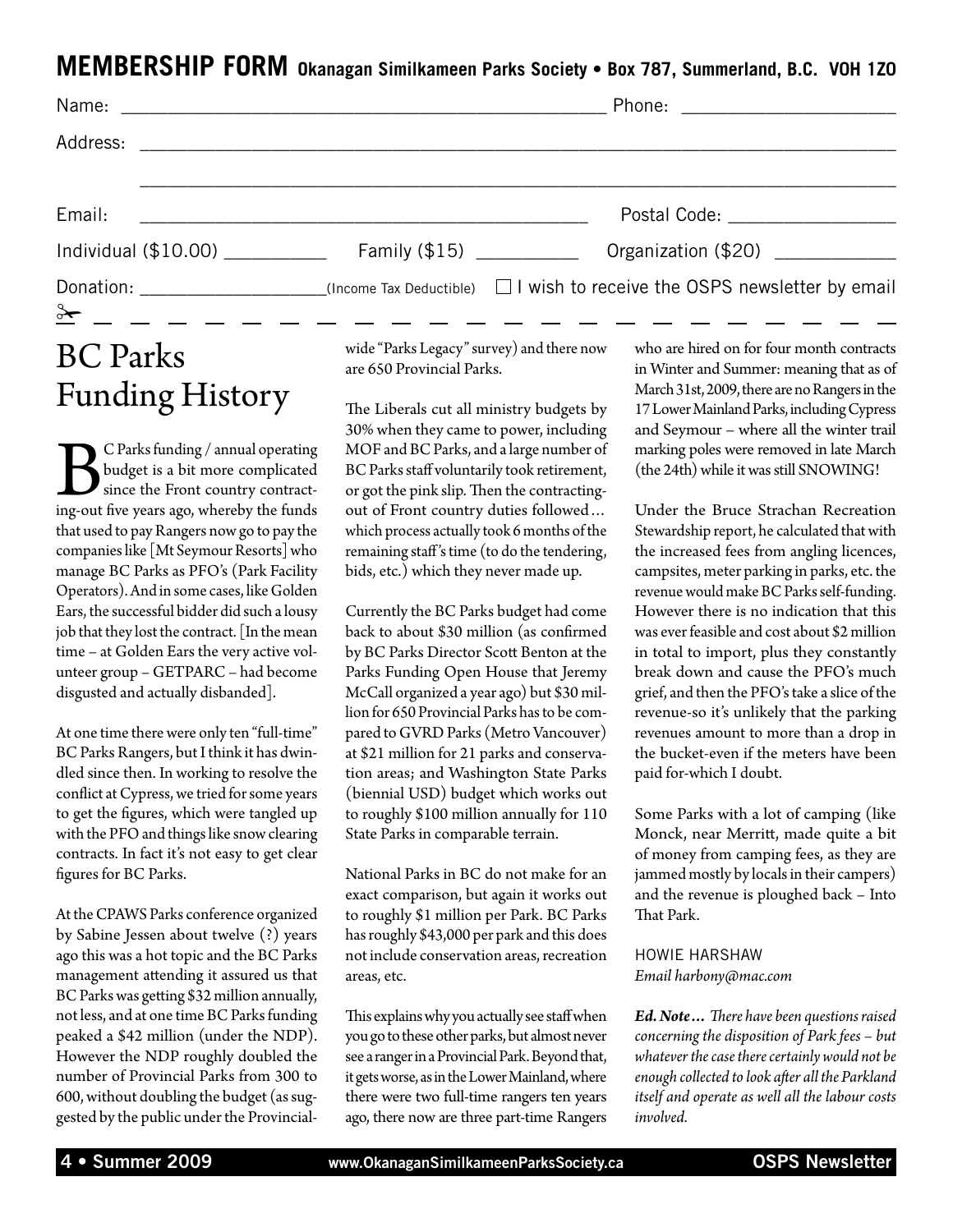### Beetle Making Its Presence Felt

by Joyce Langerak *Penticton Western News, April 1, 2009*

I t's time to get used to the idea that the mountain pine beetle is in the Okanagan, and there's no way to control it.

"It's expected to peak by 2011," said Chandra Wong, co-coordinator of the three-year South Okanagan Similkameen Pine Beetle Outreach Pilot Project, which wrapped up March 31st. "Right now, there's time to plan and budget. Staff needs to have direction, but this window of opportunity is small."

Wong explained there's no way to get rid of the beetle. It's a natural part of the ecosystem, and something that British Columbians just have to adapt to.

She requested that the RDOS solicit more information on pine beetle impact on watershed, clear-cutting of dead trees, dealing with waste wood and they adopt leadership in maintaining open dialogue with other stakeholders including forest

## B.C. Provincial Park Rangers Get Layoff Notices

B.C.'s Ministry of the Environment is laying off up to half of its park rangers this summer, CBC News has learned and that means many provincial parks will have to share rangers.

Valhalla Provincial Park Ranger Bob Fuhrer told CBC News he fully expected to be back on the job this summer, but last week, he got a layoff notice.

Fuhrer has worked at the Kootenay Park for 15 years – and that three out of the five summer rangers who work in parks in the West Kootenay Region have been laid licensees in watersheds.

Mountain pine beetle invasions raise the chance of a catastrophic fire should one start.

"The forest is a dynamic and changing place. Things are going to change with mountain pine beetle, but it's not the end of the world. It's actually helping the forest ecosystem become more resilient to any change that takes place."

There are also water quality and water quantity implications. When trees are dead and they have no foliage, more snow lands on the ground and is melted more quickly without shade. Earlier spring melt means the water will come sooner and its volume will be higher, creating a chance for flooding."

"Then water storage will be used much sooner. So there's the risk of having a shortage later in the summer."

Another concern is ecosystem and wildlife sustainability. Salvage logging of the dead trees means more forest road construction which impacts the environment as well.

off, along with a similar number in East Kootenay Parks.

A ministry official has since confirmed similar layoffs are happening at provincial parks across B.C.

Fuhrer said he's grown to love patrolling the mountains and lakeshore of Valhalla Provincial Park, but for the first time since it was created, it will not have a dedicated ranger this summer.

Howard Harshaw, Ph.D., Research Associate *Forest Resource Management*

*Faculty of Forestry – University of British Columbia Email aw@interchange.ubc.ca*

#### Big White's Not Snow White

Dear Editor: My letter is regarding the recent article "Water Diversion Big White/ Kettle River" (Herald March 30).

Big White's colours - they aren't snow white! Big White plans to have its way with the upper Kettle river drainage. Their recently approved expansion gives them a capacity of 11,400 bed-units!

They have huge expansion plans that will increase this capacity to nearly 47,000 bed units. The entire ROB (Rest of the Boundary) has a total population of 10,000 people. To enable this expansion big White has stated unequivocally that they want more water from the upper Kettle River and will do whatever it takes to get it.

In spite of many protests from local ROB residents the MOE has indicated that they will give Big White the requested water on the basis that it will be an insignificant amount.

The biggest and ugliest scars in the "tourism area" were made by Big White with more "huge growth" and accompanying scars in the making.

These scars are located at one of the most sensitive and fragile environments in the entire Boundary – the top of Big White Mountain.

All developments made at the top of a 7,500-plus foot mountain are, by their very nature, ecologically devastating.

Huge investments are necessary to develop, maintain and service the site, involve lost environmental values, increase energy consumption with attendant increases in pollution and permanent loss of forest and their associated environmental services.

Big White is proud of their developments and future mega-growth plans, and oblivious to the concerns of the ROB residents.

Yet their actions are largely responsible for the Kettle River moving from No. 8 on British Columbia's endangered rivers list to No. 2 – a most undesirable ranking! Big White's colours are definitely not green and clean.

Fred Marshall – Boundary Country *Penticton Herald – Wed. April 1, 2009*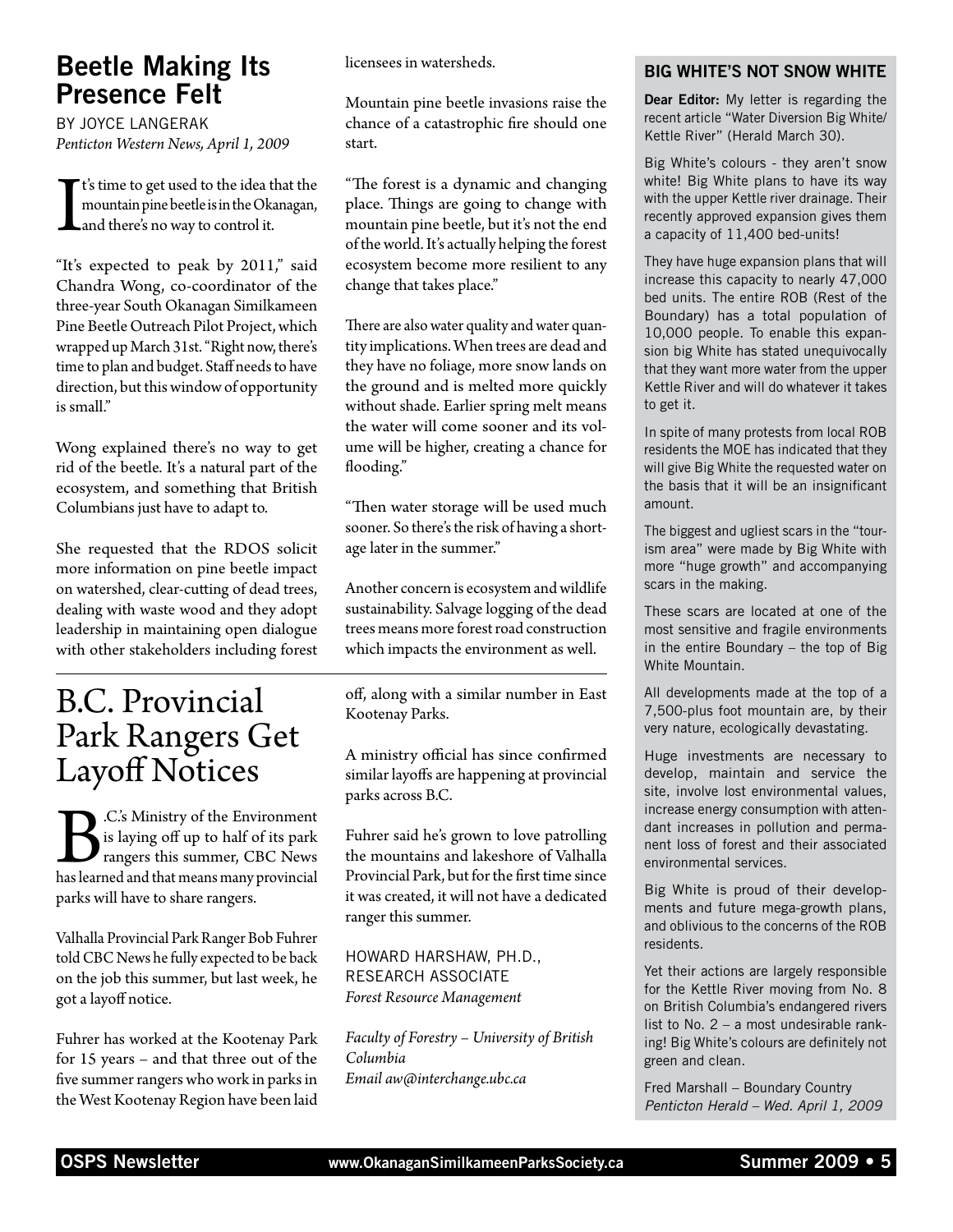## Editorial Was Oversimplified

Dear Editor:

The Herald's April 9 editorial "River Runs Through it" provides an oversimplified assessment of independent power projects (IPP's) and dismisses a number of important public policy issues advanced by Rafe Mair and Gwen Barlee.

The premise that B.C. will continue to require more electricity and existing hydroelectric dams have had adverse environmental impacts are true. What is less certain is whether a numerous IPP's will present lower net environmental impacts than a few large dams. A systematic assessment of alternatives is required.

Blanket endorsement of "small, local run of river projects" is misleading. IT presents IPP's as benign "mom and pop" operations built on small creeks in community watersheds. True, small pelton wheel hydro-electric installations successfully serve many locales but these don't resemble most of the proposed IPP's.

As Mair and Barlee indicated, many IPP's can be very large scale such as the 1,000-megawatt (MW) proposal in Bute Inlet by Plutonic Power, which will entail diversion of 17 streams and building 16 power plants. Its capacity will exceed BC Hydro's Site C dam.

Even smaller scale projects can entail significant water diversions and have adverse environmental impacts. Those smaller than 59 MW are not subject to environmental assessment and approval processes. Approval projects can however, end up exceeding the 50MW threshold. And the process for assessing projects of 59MW or more is far from open and transparent.

Regrettably the editorial ignored other key public questions raised by Mair. Among these was the high purchase prices committed to IPP's by BC Hydro for a fixed term.

If the power is used in B.C., consumers will pay inflated prices and amortize projects which, with their extended service lives, will likely end up producing power for export markets rather than domestic needs, Mair indicated under NAFTA terms, any power, once exported, cannot be directed for use in B.C.

He added that the risk that water licensed to an export-oriented IPP will be subject to NAFTA and thus to diminished or no control for use in B.C.

Mair also raised the topic of economic benefits. Will IPP's generate returns to the Crown comparable to what BC Hydro historically has done? What are the water license fees? Why isn't there a process for competitive bidding for development rights on prime IPP opportunities?

Mair's concerns are echoed by Coastal First Nations executive director Art Sterrit who questioned (Vancouver Sun, April 9) the current approach of calling out for IPP proposals without criteria, without consideration for a long term strategy related to a green economy and without an export plan" (and one might add a domestic supply plan).

The challenge is to ensure that every small scale renewable energy production project demonstrably minimizes environmental impacts, provides a fair return to the Crown for use of land and water, provides power at realistic process and ensures that the power will contribute to long term electricity supply in B.C.

It is hoped that the Herald and other papers can help illuminate the search for answers to these concerns.

Denis O'Gorman – Penticton *Opinion – Penticton Herald, Friday May 1, 2009*

#### Open Letter from Rafe Mair Re: Election on Tuesday, May 12, 2009

The energy policy, in which no one but industry had a hand in formulating, will ruin an ever increasing number of rivers, not to look after BC's energy needs, but mostly, American requirements, I have nothing against Americans and in fact have often sacrificed our environment rivers so they can preserve theirs. This policy is governed by the North America Free Trade Agreement and our experts tell us three things-

Once an American company has access to our water for any reason, it can be used for anything including selling bulk water exports.

Once an American company has tenure on a Canadian water and is using it, that tenure cannot be terminated either by contract or legislation.

Once we are exporting energy, we cannot reduce that supply to the US without reducing our own usage by a similar amount (this is the "Proportionality Clause").

Moreover, the profits which BC Hydro now pays into our treasury will go as dividends to shareholders of Companies like General Electric, Ledcor and Axos. BC Hydro, forced by this government to pay huge amounts for energy that they can't even break even with when they sell it, will bankrupt BC Hydro for which we paid a high environmental price 45 years ago but which has since then given us regular power at 1/10th the cost they pay in California. Dr. Marvin Shaffer at SFU calls this new business technique "buy high, sell low"!

Please take time to look at www.saveourrivers.ca and get the bigger picture.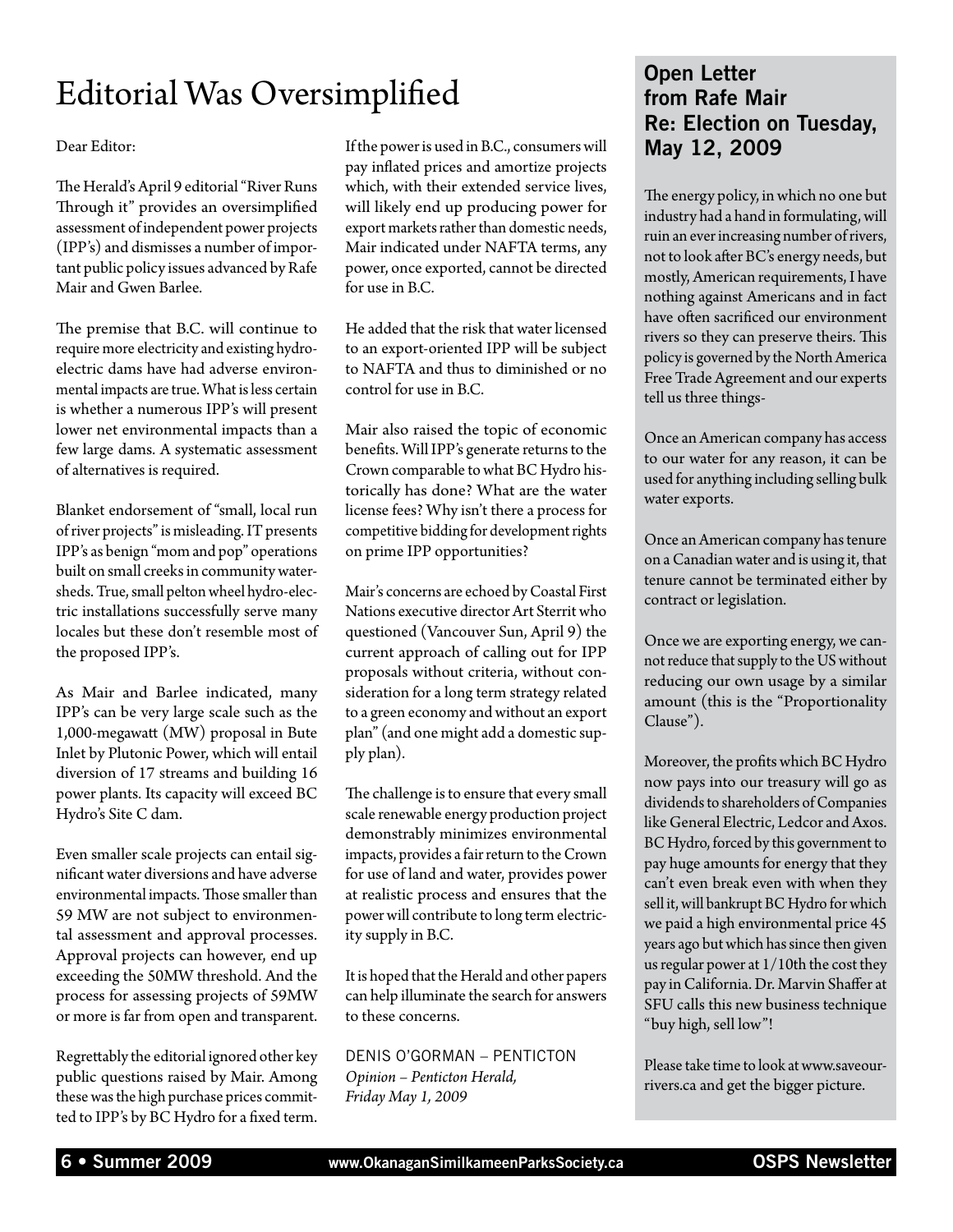# River Dropped from Endangered List

#### by Kathy Michaels

*Penticton Western News – March 27, 2009*

fter a long run, Okanagan River is<br>no longer one of B.C.'s most endan-<br>gered waterways. no longer one of B.C.'s most endan-**L**gered waterways.

The Outdoor Recreation council of British Columbia released its annual ranking of at-risk rivers and after eight years in a row of earning the distinction for dubious practices – such as channelization, water extraction and riparian habitat destruction – a concerted effort to improve conditions has yielded some positive results.

Jeremy McCall, the executive director of the council, said in a recent visit to the region he was pleased to see efforts by First Nation groups and the community at large to repair some of the natural features of the waterway.

Specifically pointing to a segment of the river that runs between Okanagan Falls and Oliver, he said what was once narrow has been made a bit looser and windy – closer to what's natural and more conducive to the creation of riparian habitat.

Other efforts he lauds include reinstating pathways for fish to travel.

"On the Okanagan River there's that silly little McIntyre Dam and it's doing so much harm to the fish," he said. "It was thoughtless to put it in place with a fish ladder, and the fact that it was relatively simple to fix has given people the incentive to do something."

While there have been improvements to the river, it has yet to gain a clean bill of health and areas like the channel, which is heavily polluted, are still a concern.

Mark Angelo, author of the study which the Most Endangered list is based on, pointed out there's still a lot of work to do.

"Several years ago it was ranked at the top, and (the change) is a reflection of the fact we have seen some improvements," he said. "But it's also a reflection of the fact other new river issues have emerged."

The Kettle River, which starts in the Big White area and loops its way through areas like Midway and Grand Forks, has gained a good portion of attention, and was ranked second most endangered for its problems.

"It gained a huge amount of feedback from that region," Angelo said. "Concerns around excessive water extraction, development and, to a degree, issues around water extraction create an array of worrisome events unfolding on the Kettle."

## Trust Fund to Help Clean Up Trails

*The Okanagan Sunday, March 29, 2009*

S killed forestry workers will remove dangerous trees, brush along park trails.

Four unemployed forestry workers will improve 180 kilometres of recreational trails in the Okanagan, thanks to \$110,000 from the Community Development Trust's Job Opportunities program.

The project will include the identification and removal of dangerous trees and brush, and maintenance work along 100 kilometres of trails in Graystokes Park, a 50-kilometre trail connecting Big White and Linden Lake, and 30 kilometres of trails around Idabel Lake.

The work will increase the level of safety

and enhance trail grooming operations by the Kelowna Snowmobile club.

The forestry workers will also install trailhead signs and improve three public-use cabins: White House at Two John Lake, Uncle Tom's Cabin, which is close to the 201 Road, and Canyon Lakes Cabin.

Provincial officials earlier announced that nine forestry workers will clean up 144 recreation sites in the Okanagan at a cost of \$470,000.

Dead or dying trees and easily combustible material will be removed from the forest floor at campgrounds, hiking, fishing and day-use areas.

The project area ranges from north of Shuswap Lake to Osoyoos and will be particularly effective in areas heavily impacted by the mountain pine beetle.

The goal of the \$26-million Job Opportunities program is to reduce the impact of current lay-offs on workers employed in the forest industry, retain skilled forest workers for the anticipated future upturn, and preserve the characteristics of the labour force in forest-dependent communities.

Forest-dependent communities or organizations, licensees and contractors working in co-operation with a forest-dependent community are eligible to submit a project proposal to the program.

To date, the program has approved more than \$13 million for 79 projects, which will employ more than 620 forest workers.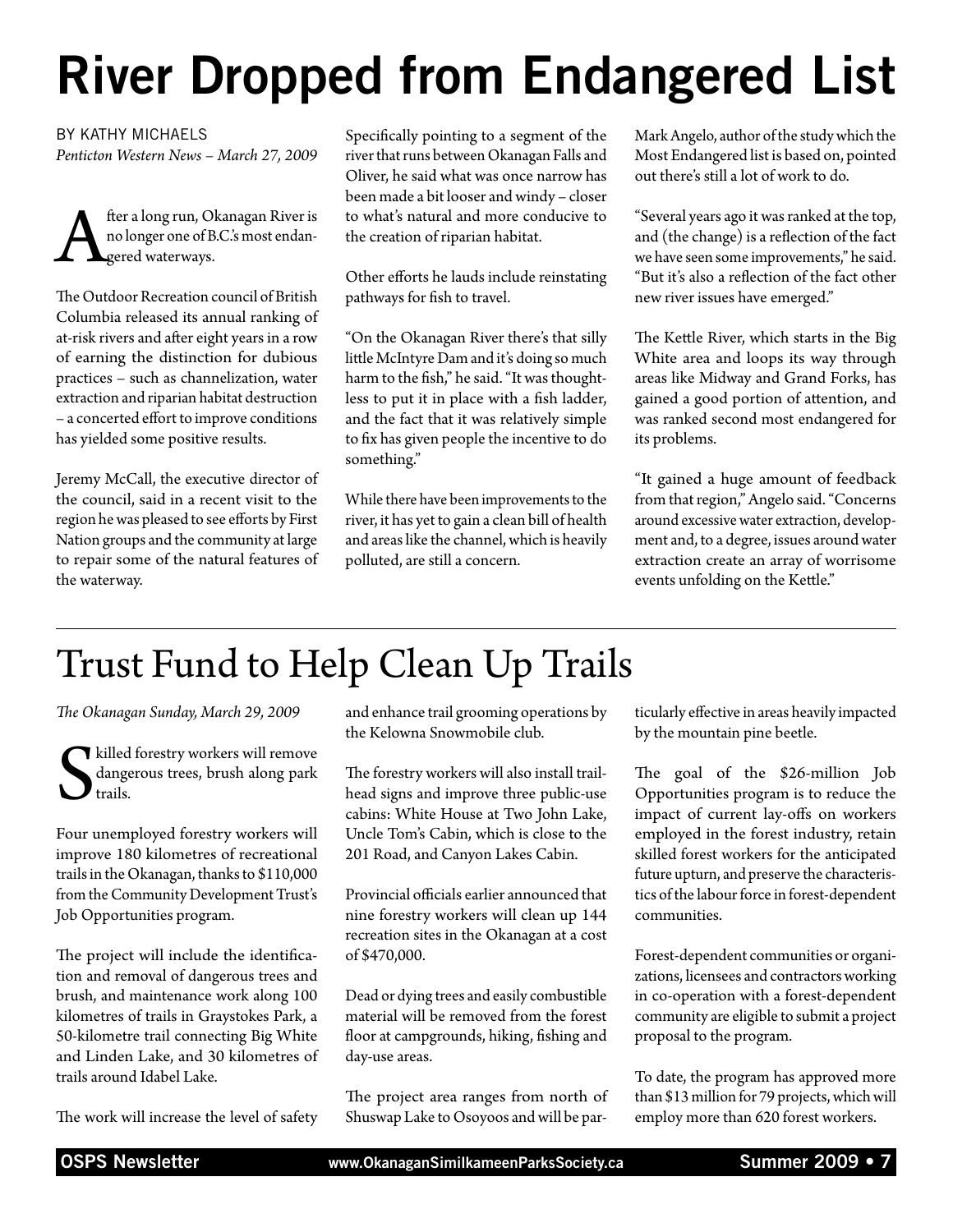## Activist Points Finger at 'Dirty Dozen'

#### WATER MANAGEMENT

by John Moorhouse *Penticton Herald, Tuesday, April 28, 2009*

Maude Barlow tells conference<br>water systems are 'going to be<br>destroyed if we're not careful' water systems are 'going to be destroyed if we're not careful'

Maude Barlow calls then the 'Dirty Dozen,' representing the tragic direction our world is heading with its water resources. The renowned author/activist and national chairperson of the Council of Canadians was the opening keynote speaker at this week's BC Water and Waste Association conference at the Penticton Lakeside Resort.

While the Earth's human population has tripled to six billion since 1950, water consumption over that same period has increased seven times.

Barlow, who also serves as the United Nations' senior advisor on water, said her Dirty Dozen list starts with "groundwater mining," where groundwater sources are being used up far faster than they're being replenished. The same holds true for "river over-extraction," where surface waters are diverted for irrigation and drinking water purposes.

"We have extracted our rivers literally to death," she said, pointing to the Colorado River, the Yellow River in China and the Murray-Darling river system in Australia.

"The problem is, the government had a see-no-evil, hear-no-evil, speak-no-evil concept, and they weren't going to deal with it."

Canada is not without its own horror stories, as Barlow pointed to the Northern Alberta tar sands that destroy three million barrels of water a day to produce one million barrels of oil.

Other Dirty Dozen problems include creating waste water as garbage, rather than reintroducing the water to the aquifer.

Pollution of waterways, destruction of watershed habitat, infrastructure decay, poor agricultural production standards, the world's "addiction" to bottled water, privatization of water resources, our blind faith in new technology, lack of political accountability and a belief in unlimited growth.

Barlow said governments can either address water problems now, or wait until they become unmanageable.

**"Our water systems around the world are dying, because we see them as an economic engine for growth instead of the living ecosystems that they are," she said.**

"They're going to be destroyed if we're not careful."

She called on the government to increase its mapping of Canada's groundwater reserves, while limiting groundwater extraction to the volume of recharge.

## International Bicycling & Hiking **Society**

*Letter - Path Upgrade*

It is the intention of the IBH Society to<br>upgrade two sections of the Okanagan<br>River dyke. One section would be from<br>Road #9 to Road #18 and the other from t is the intention of the IBH Society to upgrade two sections of the Okanagan River dyke. One section would be from Road #22 to the head of Osoyoos Lake. This would allow much better riding and walking and be the base for circle routes while visiting and touring the area.

The upgrade would include grading, crush and compacting with water along with an additional 50mm of crush/silica mix. The

upgrade is identical to that placed for the fish habitat upgrade north of Oliver. This will leave a very durable surface that will last for many years to come.

The Society requests written support from the Okanagan Similkameen Parks Society in order to ensure the government agencies who oversee the affected lands know that the International Bicycling and Hiking Society path is a very important part of our community and having the path upgrade will provide years of continued use and enjoyment.

Thank you for your support in this endeavor.

John Bremmer

*The OSPS is pleased to support the great work that has been done by the IBHS and also for the plans for further work.*

*There has been a long association between the IBHS and the OSPS as their aims of recreation and quiet enjoyment of the environment are compatible.*

*The IBHS has done excellent work so far and the popularity of the present trail is a clear indication of its worth both for local people and for tourists.*

*We congratulate the IBHS for their next undertaking and wish them well for its successful completion.*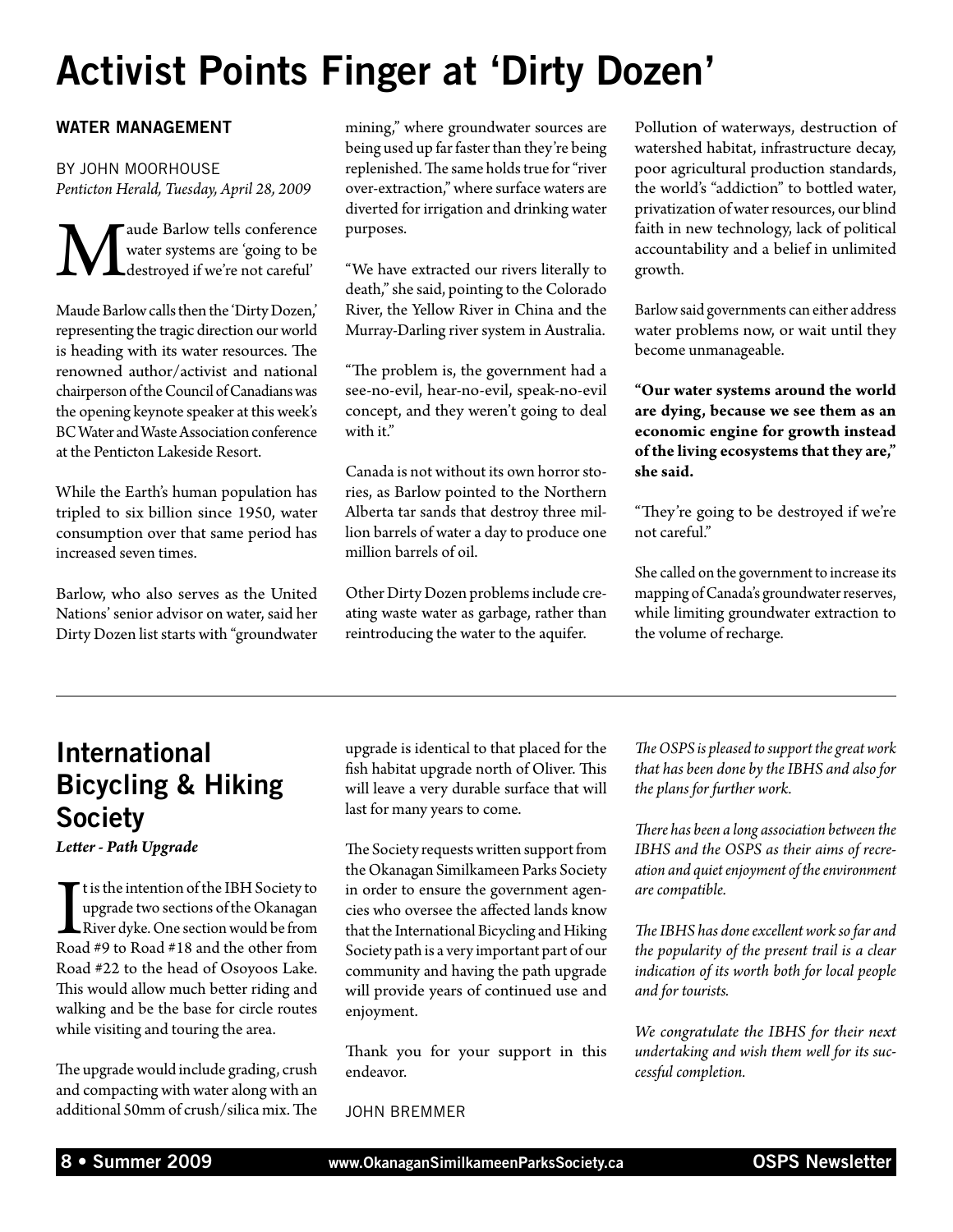## Managing Water a Challenge

Kelowna – Okanagan Sunday *March 29, 2009*

#### New way of thinking needed, says leading authority on global water issues.

Solution and the world's increasing<br>to turn things around, according<br>to Sandra Postel. water problems, it's not too late to turn things around, according to Sandra Postel.

The leading authority on international water issues and director of the global Water Policy Project told a Kelowna audience on Friday night that the first step is to change what we think water is.

Water supply problems will get worse as global population growth and climate change compound the effects of inefficient agricultural and industrial practices and wide-spread damage to freshwater ecosystems through dams, diversion and overconsumption of water, she predicted.

"The challenge we're facing is a very big one," she said. "It's figuring out how we're going to meet the global water demands of nine billion people by 2050, while at the same time sustaining the aquatic ecosystems that support not only our economies but so much life on this planet with us."

Protecting ecological infrastructure such as wetlands, improving water productivity and developing ways to share water more equitably must all be part of new local, national and international policies for water management.

New York City, for example is investing \$1.5 billion in its watershed to avoid having to build a new \$6 billion water filtration system.

Society needs to adopt a new mindset that draws boundaries around water use, valuing water not only for what it can do when it has been pumped out of the ground or rivers, but for the work it does when left alone.

"The old mindset was one that denied water's finiteness, one that said as we experience rising population and rising economies, we go out and find more water. Go out and build another dam, divert another river, drill more groundwater. It was a fairly simple prescription."

The new mindset "needs to deal directly with water's finiteness, and the importance of these ecosystem functions and services." She said. "At some point, we want to say we can't allow more modification of rivers, we can't extract more from ground, lakes or river systems, because the cost of doing so – in the form of lost ecosystem services exceeds the benefits we're going to get."

## Author Cultivates Book for Region

by Joyce Langerak *Penticton Western News – March 20, 2009*

**A book for naturalists and gardeners**<br>living in the South Okanagan will<br>be launched in Penticton inform-<br>ing readers how to establish native plants living in the South Okanagan will be launched in Penticton informin gardens and landscapes.

Author Eva Durance has written Cultivating the Wild: gardening with native plants of British Columbia's Southern Interior and Eastern Washington.

It's the first comprehensive guide to gardening with indigenous plants of the areas, she said.

"The native plants because they evolved

with all the local birds and insects, are most valuable for those and most are very beneficial to gardens," said Durance, a lifelong naturalist and former English professor.

For example Monarch butterflies must find milkweed, a native plant, on which to lay their eggs.

"I actually put a big thing on milkweed. It's a wonderful plant. It's extremely important and it's gorgeous.

Durance produced the colour photographs appearing in the book, which is lavishly



*Author Eva Durance checks out a rabbitbrush, which is native to the area.*

illustrated with pictures of each species and four basic garden designs including native and non-native plants.

"I put a close-up of a flower. It's exquisite, and the scent is just glorious."

As a landscape designer, she specializes in public and private xeriscapes incorporating native plants.

She was involved in the design of the xeriscape demonstration garden east of the Penticton Art Gallery on Marina Way.